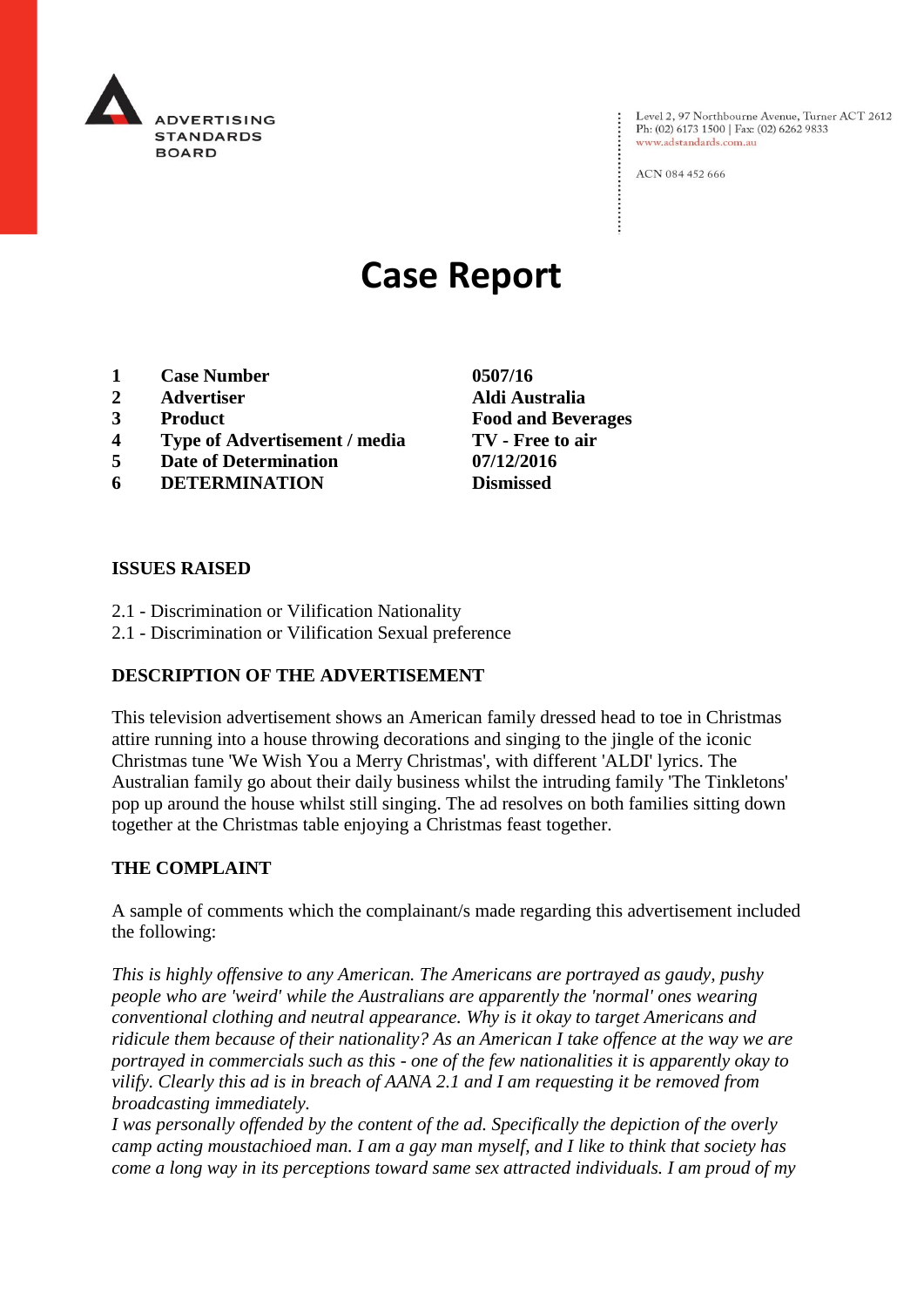*identity, and I recognise and support every individuals right to express themselves as they please. Everyone expresses themselves differently and every Australian deserves a fair go, so I really expect advertising agencies to treat my minority group with the same sensitivities they would with any other.*

*I firmly believe this ad used the depiction of a group that is still a minority and at times marginalised as a tool of satire. My sexuality is not a tool to be used to sell stuff, or make people laugh. Show some sensitivity.*

*I am concerned that the only time an identifiably gay individual is shown in popular Australian advertisements is when it is satirical. The ad is a travesty and is totally offensive. Would you allow an ad to be aired if it stereotyped black people or other minorities in the same way? I seriously doubt it.*

*The ad demonises an entire nationality and culture to attempt to sell groceries.*

## **THE ADVERTISER'S RESPONSE**

Comments which the advertiser made in response to the complainant/s regarding this advertisement include the following:

*The complaints that we are responding to state that the advertisement is in breach of s 2.1 of the Code on the following grounds:*

*Discrimination or vilification - nationality Discrimination or vilification - sexual preference*

*For the reasons set out below, ALDI considers that the advertisement complies fully with the AANA Code of Ethics (the Code).*

*Nationality*

*The complainants assert that the advertisement:*

*"presents Americans in a negative light, celebrating Christmas in an inferior way to Australian celebrations", and "demonises an entire nationality and culture…" ; and*

*"is offensive to Americans [because] Americans are portrayed as gaudy, pushy people who are 'weird' while the Australians are apparently the 'normal' ones wearing conventional clothing and neutral appearance."*

*As is clear from the description of the advertisement that we have set out above, and as will be apparent from a review of the enclosed copy of the advertisement, the advertisement does not present Americans as celebrating Christmas in an "inferior" way. It makes light of the fact that some northern hemisphere visitors consider that Australians celebrate Christmas in an inferior way. It is a misunderstanding of the advertisement to take from it the message is that Americans are inferior in any way to Australians.*

*Nor does ALDI consider that the advertisement could reasonably be taken to suggest that Americans are "gaudy, pushy people who are weird". Rather, the American family are portrayed in a theatrical, exaggerated and "hammed up" fashion that could not reasonably be understood as a true-to-life portrayal of Americans, or anyone else for that matter.*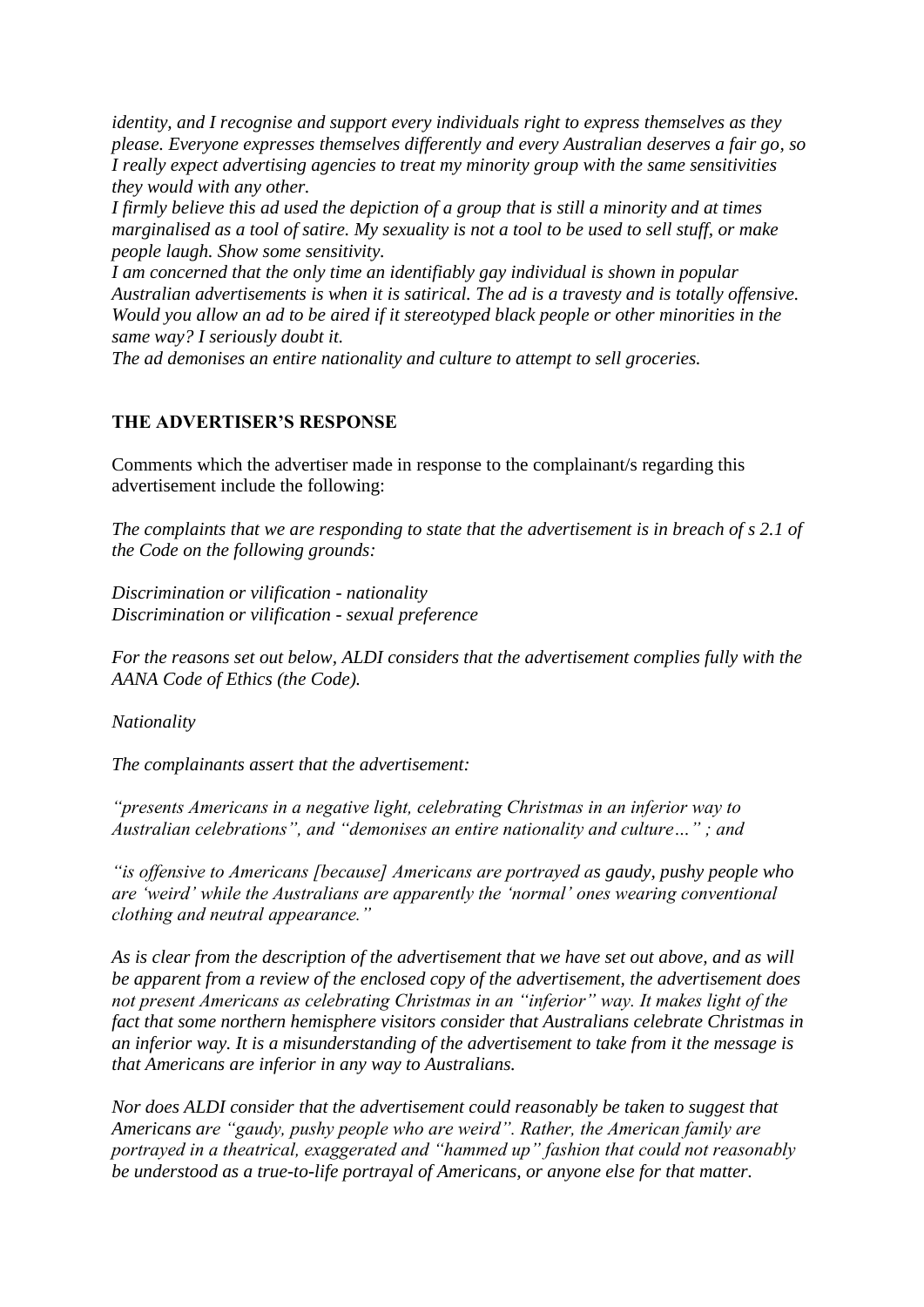*The advertisement does not discriminate against Americans, nor does it vilify them.*

### *Sexual preference*

*The complainant asserts that the advertisement portrays "an identifiably gay individual" in a satirical way, and that this is offensive to him as a gay man.*

*As is clear from the attached copy of the script - and the advertisement itself - the character who the complainant refers to is playing the husband of the mother of the three children. ALDI does not consider that the character is portrayed as an "identifiably gay individual".*

*Further, the complaint appears to be directed to the theatrical nature of the performance, which the complainant suggests is "satirical". However this characteristic is not confined to the character that the complainant refers to. Each of the other members of the American family (ie the wife, children and grandparents) are over acting, or "hamming it up", in a similar way in line with the "over the top" theme of the advertisement.*

*The advertisement does not discriminate against homosexuals, nor does it vilify them.*

*Compliance with the Code*

*ALDI considers that the advertisement fully complies with the Code. As the Code of Ethics practice note makes clear, clause 2.1 of the Code is intended to prohibit advertisements that portray people of a particular race, nationality etc, or homosexuals, in a way that would be likely to humiliate or intimidate them, or incite hatred, contempt or ridicule towards them. The advertisement does none of these things.*

*Applying prevailing Australian community standards, the advertisement cannot be said to be in breach of clause 2.1 of the Code. It would very clearly not be in the interests of a company like ALDI to seek to vilify (nor to "demonise" or offend) a section of its own customer base.*

*For the sake of completeness, we have also considered the AANA Food and Beverages: Advertising and Marketing Communications Code, and consider that the advertisement also complies fully with this code.*

*If you require anything further or have any questions please do not hesitate in contacting me.*

#### **THE DETERMINATION**

 The Advertising Standards Board ("Board") considered whether this advertisement breaches Section 2 of the Advertiser Code of Ethics (the "Code").

The Board noted the complainants' concerns that the advertisement is offensive in its stereotypical depiction of both an American family and an overly camp acting man.

The Board reviewed the advertisement and noted the advertiser's response.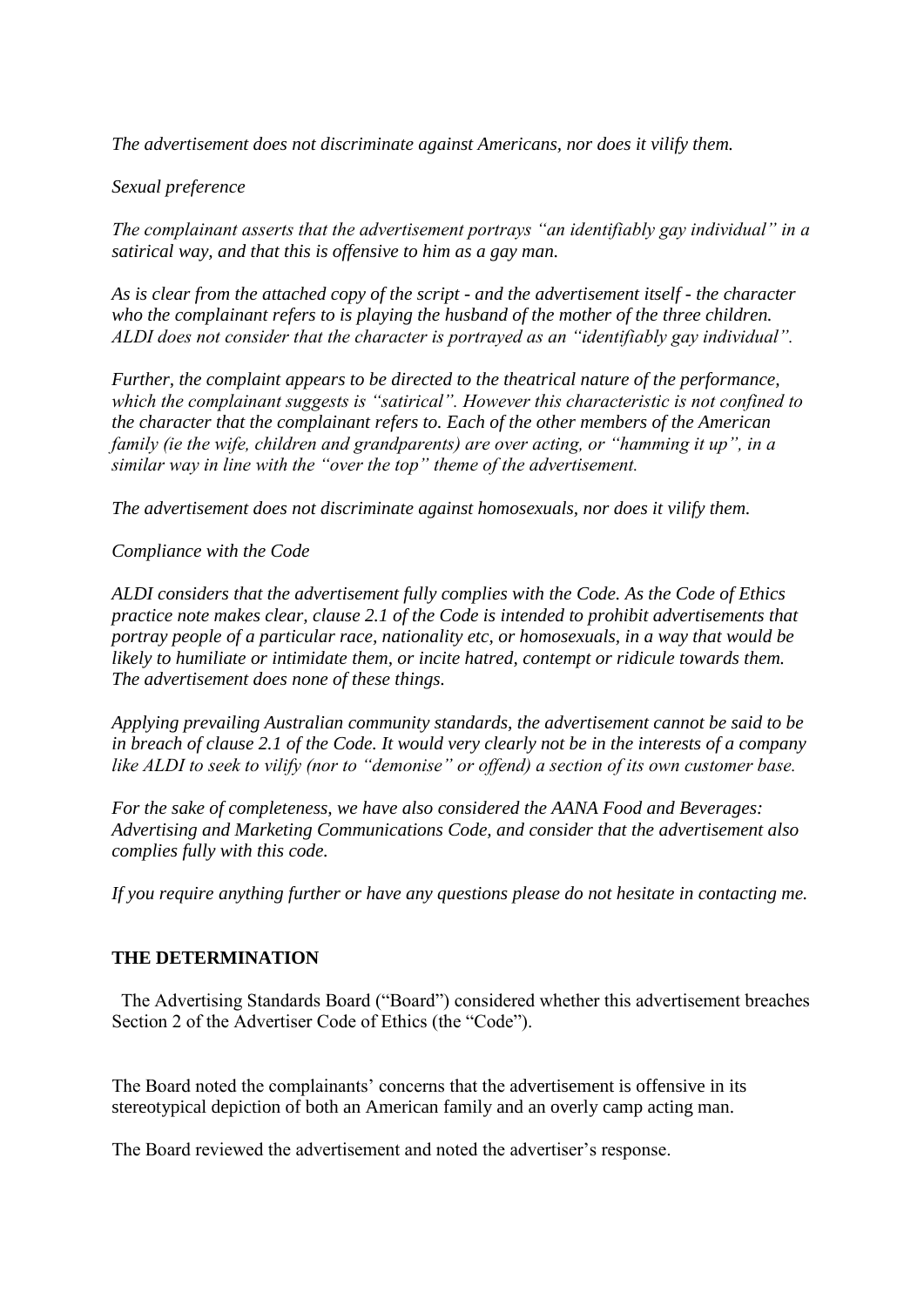The Board considered whether the advertisement complied with Section 2.1 of the Code which requires that 'advertisements shall not portray or depict material in a way which discriminates against or vilifies a person or section of the community on account of race, ethnicity, nationality, gender, age, sexual preference, religion, disability, mental illness or political belief.'

The Board noted that this television advertisement features an American family turning up unexpectedly at an Australian family's home for Christmas and singing about how strange Australian Christmases are before realising that they like the Australian way of celebrating this time of year.

The Board noted the complainants' concerns that the American family are depicted in a stereotypical manner that is offensive and ridicules American people.

The Board noted that when the American family arrive unexpectedly they are presented in a manner which makes them appear pushy and not welcome and a minority of the Board considered that this depiction did present American people in a negative light which incited ridicule and was vilifying.

The majority of the Board however noted the light-hearted tone of the advertisement and considered that everyone is friends by the end of the advertisement and the overall impression given is that the American family have had their views on Australian Christmases changed. The majority of the Board noted that Americans are not a minority therefore there is not a power difference between the American family and the Australian family and considered that one family in an advertisement is not representative of all American people. The majority of the Board noted that while the American family's behaviour is stereotypical of a pushy family, in the Board's view there is no suggestion that all Americans would behave in this manner. The majority of the Board considered that the advertisement did not portray or depict material in a way which discriminates against or vilifies a person or section of the community on account of their nationality.

The Board noted the complainant's concern over the depiction of a camp acting man. The Board noted the advertiser's response that the man the complainant refers to is clearly presented as the husband and father of 3 children and considered that his behaviour is over the top and exaggerated but not intended to be representative of a gay man.

The Board considered that the advertisement did not portray or depict material in a way which discriminates against or vilifies a person or section of the community on account of their sexual preference.

The Board determined that the advertisement did not breach Section 2.1 of the Code.

The Board considered whether the advertisement was in breach of Section 2.3 of the Code. Section 2.3 states: "Advertising or Marketing Communications shall not present or portray violence unless it is justifiable in the context of the product or service advertised".

The Board noted that in one scene we see a girl opening a dishwasher to find an American man lying on the bottom shelf, singing. The Board noted the girl's reaction is to quickly close the dishwasher door and considered that while the girl's action could be seen as violent in the Board's view the scene is very fleeting and the whole scene is clearly fantastical as it